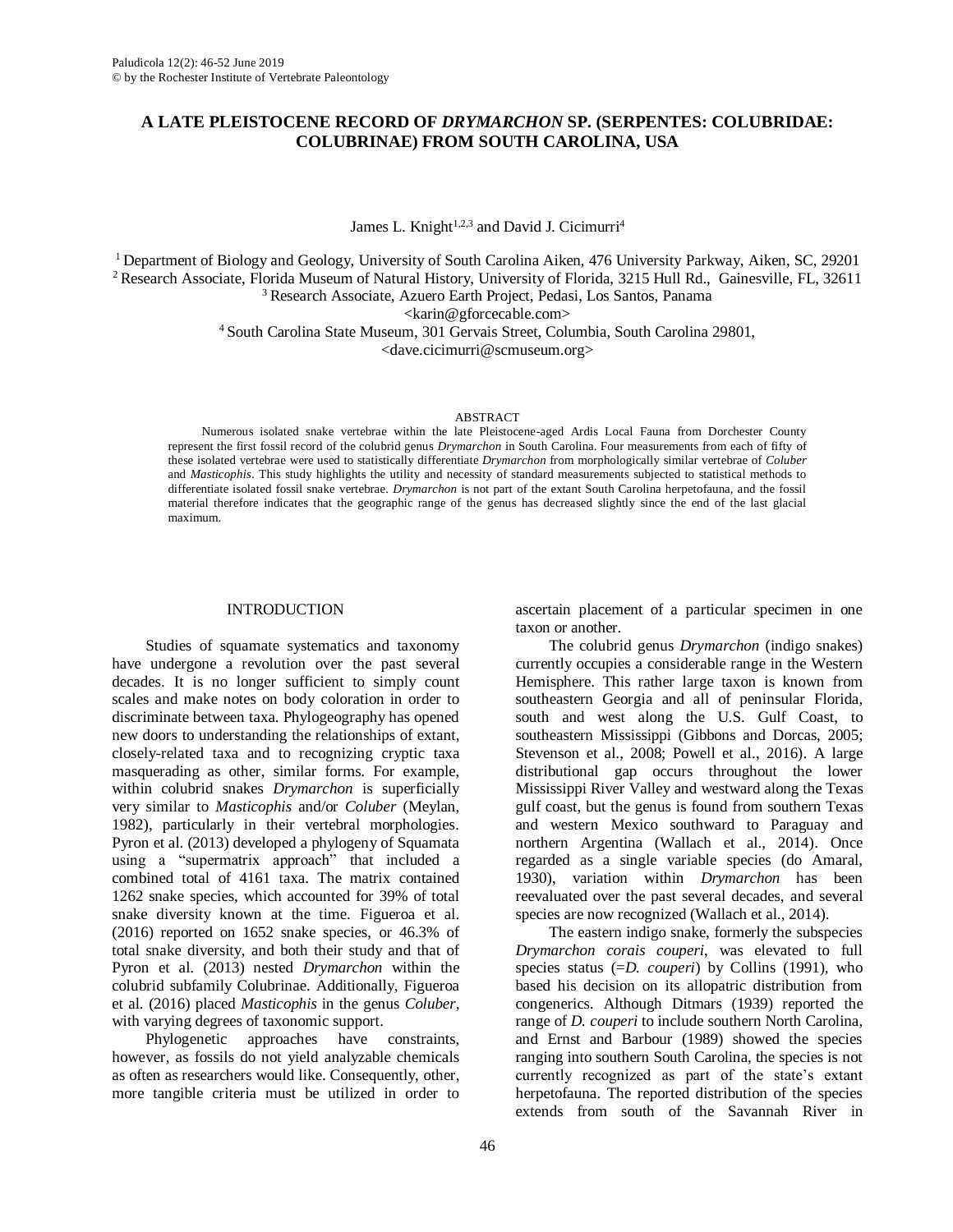Effingham County, Georgia, southward throughout Florida and westward to extreme southeastern Mississippi (Gibbons and Dorcas, 2005; Stevenson et al. 2008; Powell et al., 2016; Guyer et al., 2019). In the fossil record, indigo snakes are known from the Pleistocene of Florida and Alabama (Holman, 1995; Dobie et al., 1996).

The South Carolina State Museum has excavated several Pleistocene-aged vertebrate faunas from various locations on the middle and lower coastal plain of South Carolina. One such fauna, the Ardis Local Fauna (LF), was collected from sand- and clay-filled solution cavities occurring within an active limestone quarry in Dorchester County, South Carolina (Figure 1). Herein we document a late Pleistocene occurrence of *Drymarchon* in South Carolina, which represents the first record, fossil or Recent, of the genus in the state. The taxon is yet another extralimital taxon within the Ardis LF, and provides further support for a "disharmonious fauna" in South Carolina during the terminal Pleistocene.

### GEOLOGIC SETTING AND AGE

The site yielding the Ardis LF occurred in the Giant Portland Cement quarry, located approximately four kilometers north of Harleyville, Dorchester County, South Carolina (Figure 1). The Ardis LF was collected from sand and clay infillings within solution cavities occurring at the top of the Late Eocene Tupelo Bay Formation (Bentley and Knight, 1993; Geisler et al., 2005). Groundwater chemically eroded less indurated portions of the limestone, and cavities of various sizes, some exceeding 1.5 m greatest dimension, had formed. Some of the cavities were open to the surface through holes from 4-15 cm in diameter, through which flood events washed sand and clay into them. Sediment cones formed under the openings, some of which were composed solely of sand and others consisting of alternating layers of sand and clay. These latter occurrences likely document the initial stronger flow and high sediment load of the flood, with later pooling and settling of finer sediment. Eventually sediment completely filled the cavities and closed off the space to the outside. The bones of birds and larger mammals like *Equus* sp. and *Megalonyx* sp. were either washed into the cavities (Bentley et al., 1994; Chandler and Bentley, 2007) or were carried there by other animals (Bentley and Knight, 1994). However, the cavities were large enough to allow smaller vertebrate species to pass into and out of them, and possibly use them as retreats. Some individuals, particularly turtles, died in life positions with their limbs pulled into their shells, likely buried alive (Bentley and Knight, 1993, 1998).

The mammalian species comprising the Ardis LF indicate a late Rancholabrean age, and <sup>14</sup>C dating of preserved collagen yielded an age range of 18,940  $(\pm 760 \text{ years})$  to 18,530 years  $(\pm 725)$  (Bentley et al., 1994). This age coincides with the last glacial maximum, a time when cooler summers and warmer winters occurred in the area (Bentley et al., 1994).



FIGURE 1: A, geographic map of the eastern United States showing locations of some southeastern coastal states. B, geographic map of South Carolina showing location of the Ardis Local Fauna site in Dorchester County, South Carolina. The Orangeburg Scarp is a wave-cut bank that formed during the Pliocene Epoch. Modified from Knight and Cicimurri (2010).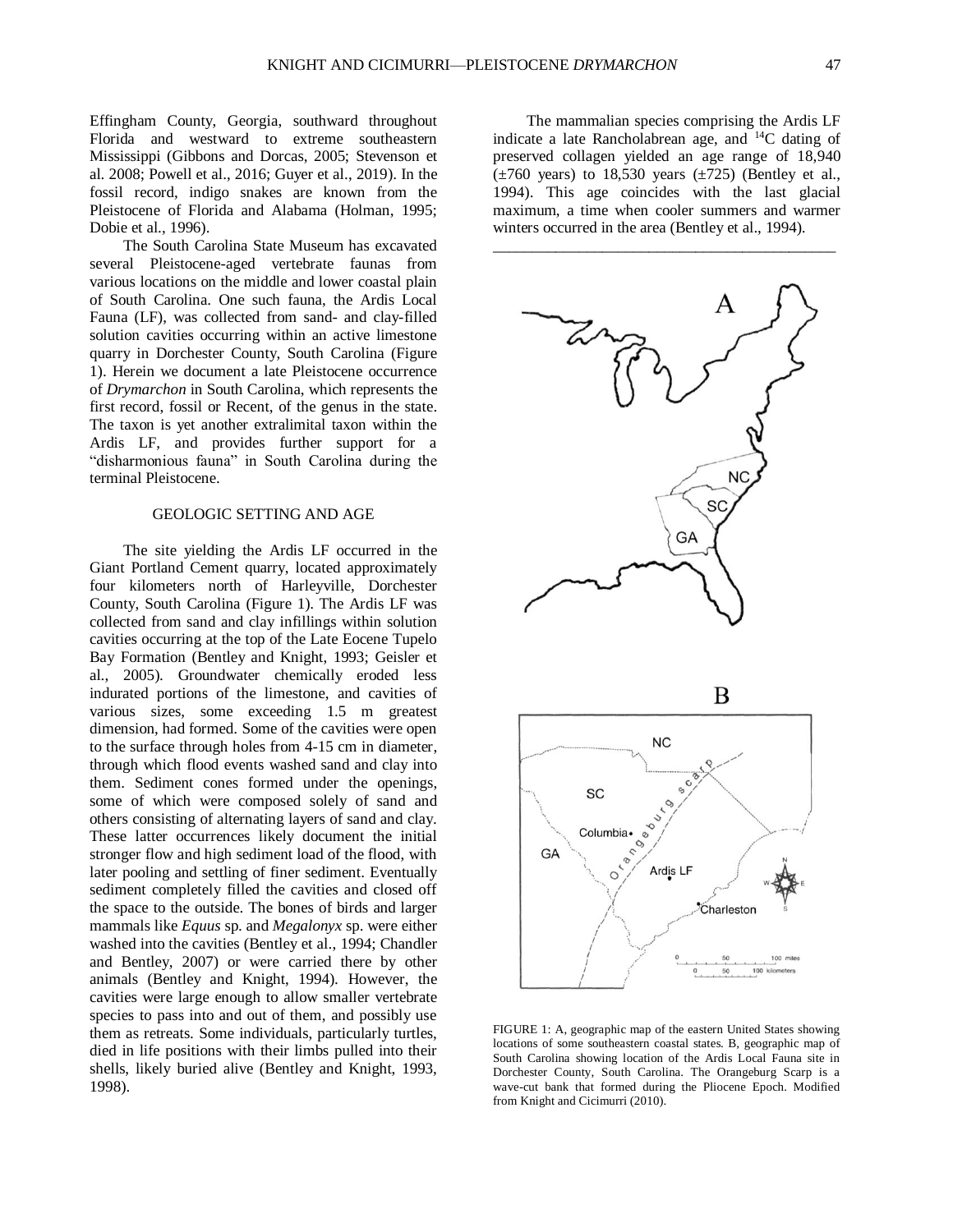

FIGURE 2: Dorsal view of *Drymarchon* vertebra (SC2019.1.7) from the Ardis Local Fauna, Dorchester County, South Carolina. Abbreviations: NAW=neural arch width; PR-PR=prezygopophysis width; PR-PO=pre- to postzygopophysis length; ZW=zygosphene width. Anterior is at left.

\_\_\_\_\_\_\_\_\_\_\_\_\_\_\_\_\_\_\_\_\_\_\_\_\_\_\_\_\_\_\_\_\_\_\_\_\_\_\_\_\_\_\_\_\_\_\_\_\_\_\_\_\_\_\_

### **METHODS**

Among the many thousands of snake vertebrae and skull elements represented in the Ardis LF are a number of vertebrae from a rather large colubrid snake. Fifty of these vertebrae, of various centrum lengths, were selected for their shape and completeness, and these are curated under SC2019.1.1–.50 at the South Carolina State Museum, Columbia. Four individual measurements were taken from each vertebra, including pre- to postzygopophysis length, prezygopophys width, zygosphene width, and neural arch width (see Figure 2). Measurements were taken with dial calipers and ratios were computed to one standard deviation of the mean to facilitate direct comparison with values published by Meylan (1982: table 4), who utilized Discriminate Function Analysis to compare various ratios of the vertebrae of the snake genera *Coluber, Masticophis* and *Drymarchon*. The measurement data for the 50 Ardis LF colubrid vertebrae are included in Appendix 1, and the results of our analysis of these vertebrae compared to the values obtained by Meylan are presented in Table 1.

### DISCUSSION

With the description of *Drymarchon kolpobasileus* Krysko, Granatosky, Nuñez, and Smith, 2016, the so-called Gulf Coast indigo snake, two extant species of indigo snakes may occur in the southeastern United States. The validity of this species has been refuted (Folt et al., 2019), and Guyer et al. (2019) did not recognize the species in Alabama. On geographic grounds the Ardis LF vertebrae would be assigned to the nearest occurring extant taxon, *Drymarchon couperi.* However, without an analysis of the vertebral morphology of *Drymarchon*, it seems premature to assign an extralimital occurrence of a member of the genus to species, so we are allocating the Ardis LF vertebrae only to *Drymarchon* sp.

Holman (2000) stated that "Florida specimens have a distinctive neural spine that is slightly longer than high, overhangs posteriorly, and has a beveled anterior edge…," and he illustrated a vertebra (fig. 96, p. 156) of a Recent specimen exhibiting a pronounced bevel on the anterior edge of the neural spine. Meylan (1982) observed that his fossil specimens showed greater similarity to Mexican and Central American populations than to Florida populations, positing that differentiation of vertebral morphology in *Drymarchon*  had occurred after the early Pleistocene, and suggesting that Florida populations were isolated from those north and west after the Irvingtonian North American Land Mammal Age (NALMA). The Ardis LF specimens, although considerably younger, are more similar to Meylan's (1982) description. Considerable variation exists in the neural spine shape within the Ardis LF sample, and this variation may represent the transition from "typical" neural spine shape to that seen in modern indigo snakes. Observation of many additional specimens will be necessary to understand the significance, if any, of this morphology. Additionally, appraisal of the skeletal morphology of southeastern US *Drymarchon* will be necessary to make a more accurate determination of the Ardis LF species.

Even though both *Coluber* and *Masticophis*  (=*Coluber* sensu lato) are common components of the modern South Carolina herpetofauna, there are no valid recent or fossil records of *Drymarchon* from the state. Comparison of the results of our analysis of the Ardis LF fossil vertebrae to Meylan's (1982) data, which statistically distinguishes *Drymarchon* from *Coluber* and *Masticophis* (=Coluber sensu lato), clearly demonstrates the presence of indigo snakes in South Carolina's Ardis LF. The Ardis site is located approximately 110 km northeast of the northeasternmost record of *Drymarchon* in Georgia (Stevenson et al.,2008).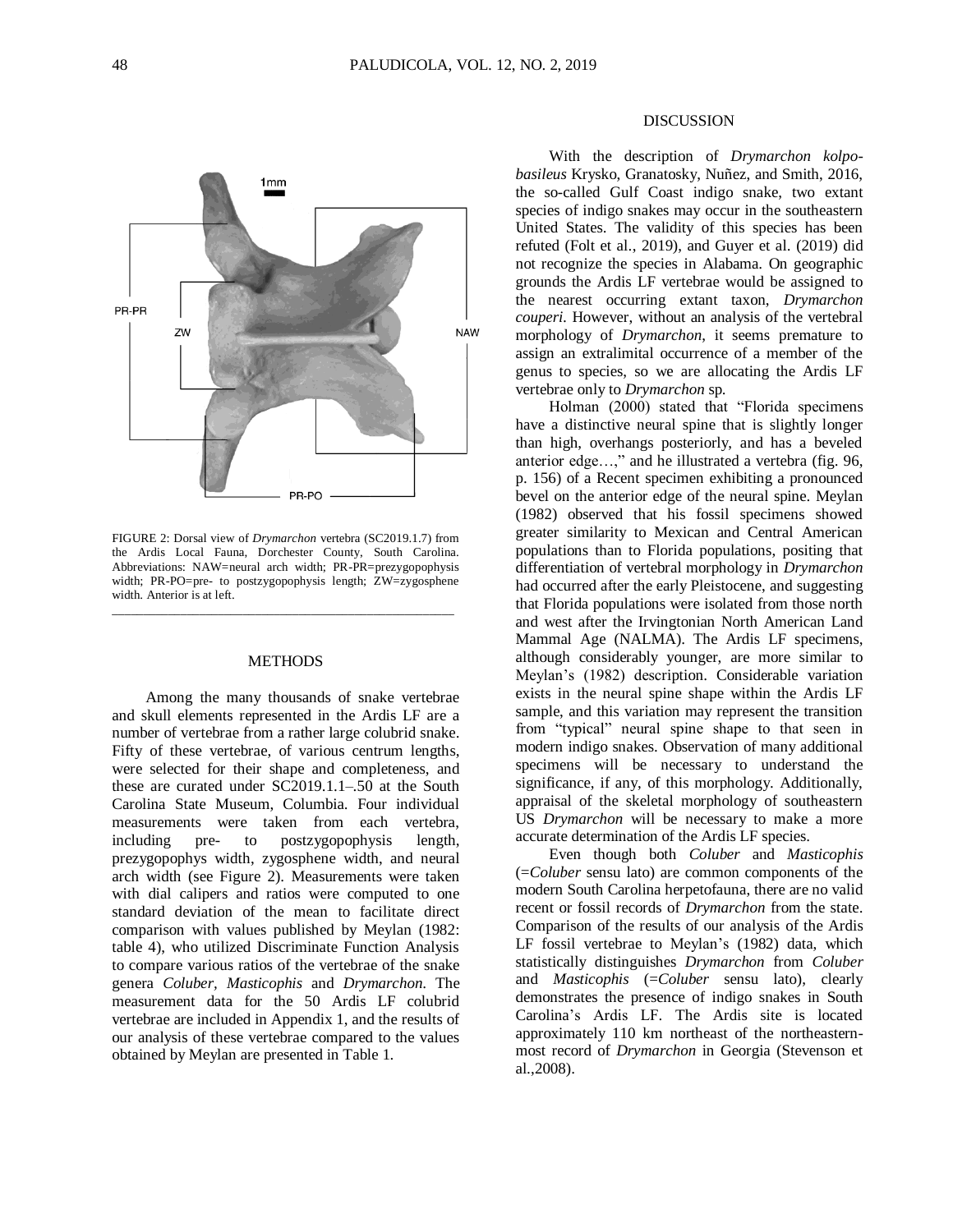| Taxon                   | ZW/NAW           | PR-PR/PO-PR     | PR-PR/NAW       | PR-PR/ZW        |  |  |
|-------------------------|------------------|-----------------|-----------------|-----------------|--|--|
|                         |                  |                 |                 |                 |  |  |
| Coluber constrictor     |                  |                 |                 |                 |  |  |
| recent $(n=27)$         | $0.98 \pm 0.04$  | $1.04 \pm 0.04$ | $1.79 \pm 0.10$ | $1.83 \pm 0.11$ |  |  |
| fossil $(n=334)$        | $0.96 \pm 0.98*$ | $0.99 \pm 0.05$ | $1.74 \pm 0.11$ | $1.90 \pm 0.15$ |  |  |
| Masticophis flagellum   |                  |                 |                 |                 |  |  |
| recent $(n=26)$         | $0.98 \pm 0.05$  | $0.98 \pm 0.05$ | $1.81 \pm 0.05$ | $1.84 \pm 0.11$ |  |  |
| fossil $(n=331)$        | $0.95 \pm 0.08$  | $0.97 \pm 0.05$ | $1.80 \pm 0.11$ | $1.89 \pm 0.13$ |  |  |
| Drymarchon corais       |                  |                 |                 |                 |  |  |
| recent $(n=14)$         | $0.81 \pm 0.02$  | $1.12 \pm 0.06$ | $1.65 \pm 0.07$ | $2.03 \pm 0.06$ |  |  |
| fossil $(n=29)$         | $0.84 \pm 0.03$  | $1.03 \pm 0.06$ | $1.72 \pm 0.06$ | $2.04 \pm 0.06$ |  |  |
| South Carolina Ardis LF |                  |                 |                 |                 |  |  |
| fossil $(n=50)$         | $0.82 \pm 0.05$  | $1.11 \pm 0.11$ | $1.71 \pm 0.08$ | $2.09 \pm 0.01$ |  |  |

TABLE 1. Comparison of the results of statistical analyses of fossil and Recent colubrid snake vertebrae of Meylan (1982) with values we derived from the Ardis Local Fauna sample. Mean values are ± one standard deviation. Abbreviations for vertebral features follows Figure 2; n=number of specimens examined; LF=Local Fauna. Asterisk indicates apparent typographical error in standard deviation presented by Meylan (1982).

The presence of several extralimital taxa within the Ardis Local Fauna suggests very different environmental conditions at the time of deposition from that in existence in the region today. In addition to *Drymarchon*, Ardis LF species like *Spermophilus tridecemlineatus* (thirteen-lined ground squirrel), *Emydoidea blandingi* (Blanding's turtle) and *Tympanuchus* sp. (prairie grouse) are not part of the extant fauna of South Carolina. *Glyptemys muhlenbergii* (Muhlenberg's turtle) occurs in South Carolina only as a relict population in Spartanburg County. Additionally, *Chrysemys picta* (painted turtle) is primarily known from South Carolina only in the Piedmont and mountainous western portion of the state (Bentley et al., 1994; Bentley and Knight, 1998; Chandler and Bentley, 2007), both well to the northwest of the Ardis LF site. However, *C. picta* occurs rarely on the upper edge of the coastal plain, as Tuberville et al. (1996) reported capturing five migrant males on the Savannah River Site (Aiken County) over a 26 year period.

It should, perhaps, be no surprise that snakes of the genus *Drymarchon* are recognized from a paleofauna, demonstrating their past occurrence in South Carolina. Interestingly, the absolute age range obtained from turtle and mammal bone collagen indicates that the Ardis LF existed during the time of the southernmost advance of the Wisconsinan ice sheet of the Rancholabrean NALMA. Thus, an unusual environment of cooler summers and warmer winters allowed for the mixing of several otherwise distinct faunas, and the Ardis LF therefore provides an example

of a "Disharmonious Community" (Lundelius et al.,1983; Holman, 1995).

### **CONCLUSIONS**

Morphometrics are uncommonly used in paleoherpetological analyses. Our study highlights the utility of statistical comparisons to identify fossil taxa. Our analysis of the Ardis Local Fauna vertebrae indicates that the specimens compare most favorably to recent and fossil *Drymarchon* (see Table 1), as opposed to the morphologically similar *Coluber* and *Masticophis*. As there is considerable debate regarding the validity of some extant species of *Drymarchon*, we refrain from making a more precise determination for the Ardis LF species based only on isolated vertebrae. However, the presence of the genus in the Ardis LF provides additional support for the hypothesis of disharmonious communities (Lundelius, 1983; Khenzykhenova, 1996), including in coastal South Carolina, at the end of the Pleistocene.

### ACKNOWLEDGENTS

The authors wish to thank Burt Ardis of Giant Portland Cement for arranging access to the quarry and for numerous other kindnesses. Curtis Bentley and Vance McCollum originally recognized the significance of the site, and they and Linda Eberle worked tirelessly to collect the fossil fauna contained within. The editorial suggestions provided by Drs. Judy Massare (Paludicola), J. Whitfield Gibbons (Savannah River Ecology Lab, Aiken, SC) and Steve Fields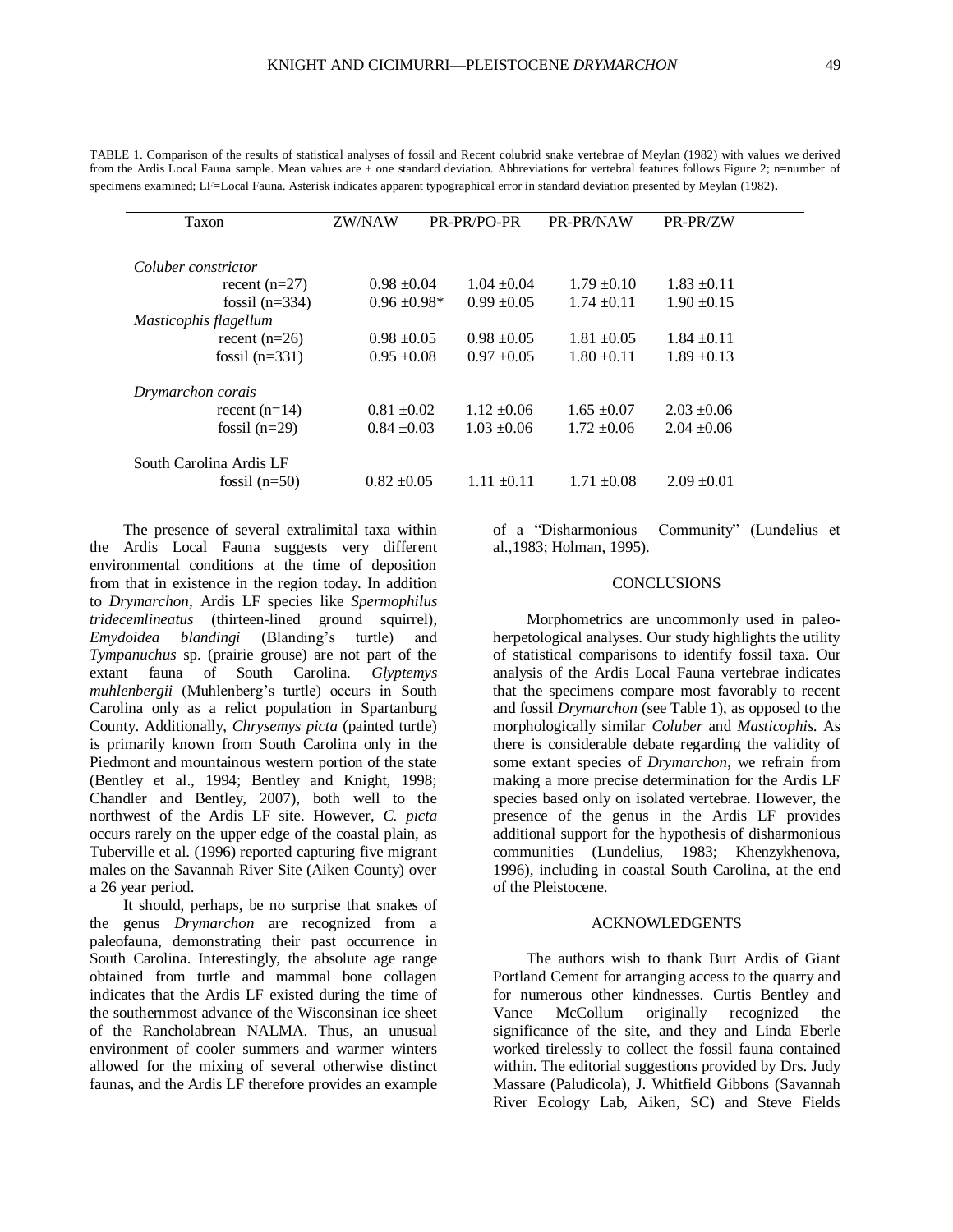(Museum of York County, Rock Hill, SC) improved upon an earlier version of this manuscript and are greatly appreciated.

### LITERATURE CITED

- do Amaral, A. 1930. Estudios sobre ophídios neotrópicos. XXI. Revisao do genero *Drymarchon*  Fitzinger, 1843. Memórias do Instituto Butantan  $(1929)$  4:323-330.
- Bentley, C.C., and J.L. Knight. 1993. The Oldest Spotted Turtle: *Clemmys guttata* (Testudines: Emydidae) from the Late Pleistocene (Rancholabrean) Ardis Local Fauna, Dorchester County, South Carolina. South Carolina Geology  $36:59 - 63.$
- Bentley, C.C., and J.L. Knight. 1994. Comments on the Body Mass Trend of *Ondatra zibethicus*  (Rodentia: Muridae) During the Latest Pleistocene. Brimleyana 21:37–43.
- Bentley, C.C., and J.L. Knight. 1998. Turtles of the Ardis Local Fauna. Brimleyana 25:1-33.
- Bentley, C.C., J.L. Knight, and M.A. Knoll. 1994. Mammals of the Ardis Local Fauna (Late Pleistocene), Harleyville, South Carolina. Brimleyana 21:1-35.
- Chandler, R.M., and C.C. Bentley. 2007. Birds of the Ardis Local Fauna, Late Pleistocene, South Carolina. Current Research in the Pleistocene  $24:162 - 163.$
- Collins, J.T. 1991. Viewpoint: a new taxonomic arrangement for some North American amphibians and reptiles. Herpetological Review 22:42–43.
- Ditmars, R.L. 1939. A Field Book of North American Snakes. Doubleday and Company, Inc., Garden City, New York, New York, 305 pp.
- Dobie, J.L., C.J. Leary, and J.A. Holman. 1996. A Pleistocene indigo snake, *Drymarchon corais*, from Bogue Chitto Creek, Dallas County, Alabama. Journal of the Alabama Academy of Science  $67(1):1-3$ .
- Ernst, C.H., and R.W. Barbour. 1989. Snakes of Eastern North America. George Mason University Press, Fairfax, Virginia, 282 pp.
- Figueroa, A., A.D. McKelvy, L.L. Grismer, C.D. Bell, and S.P. Lailvaux. 2016. A species-level phylogeny of extant snakes with description of a new colubrid subfamily and genus. PLoS ONE, https://doi.org/10.1371/journal.pone.0161070.
- Folt, B. J. Bauder, S. Spear, D. Stevenson, M. Hoffman, J.R. Oaks, P.L. Wood, Jr., C. Jenkins, D.A. Steen, and C. Guyer. 2019. Taxonomic and conservation implications of population genetic admixture, mito-nuclear discordance, and malebiased dispersal of a large endangered snake,

*Drymarchon couperi*. PLoS ONE, [https://doi.org/10.1371/journal.pone.0214439.](https://doi.org/10.1371/journal.pone.0214439)

- Geisler, J.H., A.E. Sanders, and X. Lou. 2005. A new protocetid whale (Cetacea: Archaeoceti) from the Late Middle Eocene of South Carolina. American Museum Novitates 3840:1–65.
- Gibbons, J.W., and Dorcas, M.E. 2005. Snakes of the Southeast. The University of Georgia Press, Athens, 253 pp.
- Guyer, C, M.A. Bailey, and R.H. Mount. 2019. Lizards and Snakes of Alabama. University of Alabama Press, Tuscaloosa, 416 pp.
- Holman, J.A. 1995. Pleistocene Amphibians and Reptiles in North America. Oxford University Press, New York, New York, 256 pp.
- Holman, J.A. 2000. Fossil Snakes of North America: Origin, Evolution, Distribution, Paleoecology. Indiana University Press, Bloomington, 237 pp.
- Khenzykhenova, F. 1996. Late Pleistocene small mammals from the Baikal region (Russia). Acta Zoologica Cracoviensia 39(1):229-234.
- Knight, J.L., and D.J. Cicimurri. 2010. First report of fossil *Amphiuma* (Amphibia: Caudata: Amphiumidae) from South Carolina, USA. Paludicola  $8(1):1-7$ .
- Krysko, K.L., M.C, Granatosky,L.P. Nuñez, and D.J. Smith. 2016. A cryptic new species of Indigo Snake (genus *Drymarchon*) from the Florida Platform of the United States. Zootaxa 4138  $(3):549 - 569.$
- Lundelius, E.L. 1983. Climatic implications of Late Pleistocene and Holocene faunal associations in Australia. Alcheringa: An Australasian Journal of Palaeontology 7(2):125-149.
- Lundelius, E.L., R.W. Graham, E. Anderson, J. Guilday, J.A. Holman, D.W. Steadman, and S.D. AmWebb. 1983. Terrestrial vertebrate faunas; pp. 311 – 353 in H. E. Wright (ed.), Late Quaternary Environments of the United States. Vol. 1: The Late Pleistocene. University of Minnesota Press, Minneapolis.
- Meylan, P. 1982. The squamate reptiles of the Inglis 1A fauna (Irvingtonian: Citrus County, Florida). Bulletin of the Florida State Museum 27:1-85.
- Powell, R., R. Conant, and J.T. Collins. 2016. Peterson Field Guide to Reptiles and Amphibians of Eastern and Central North America. 4<sup>th</sup> Ed. Houghton Mifflin Harcourt Publishing Company, New York, New York, 509 pp.
- Pyron, R.A., F.T. Burbrink, and J.J. Weins. 2013. A phylogeny and revised classification of Squamata, including 4161 species of lizards and snakes. BMC 13, 93 pp.
- Stevenson, D.J., R.A. Moulis, and N.L. Hyslop. 2008. Eastern Indigo Snake: *Drymarchon couperi*; pp. 339-341 in J.B. Jensen, C.D. Camp, W. Gibbons,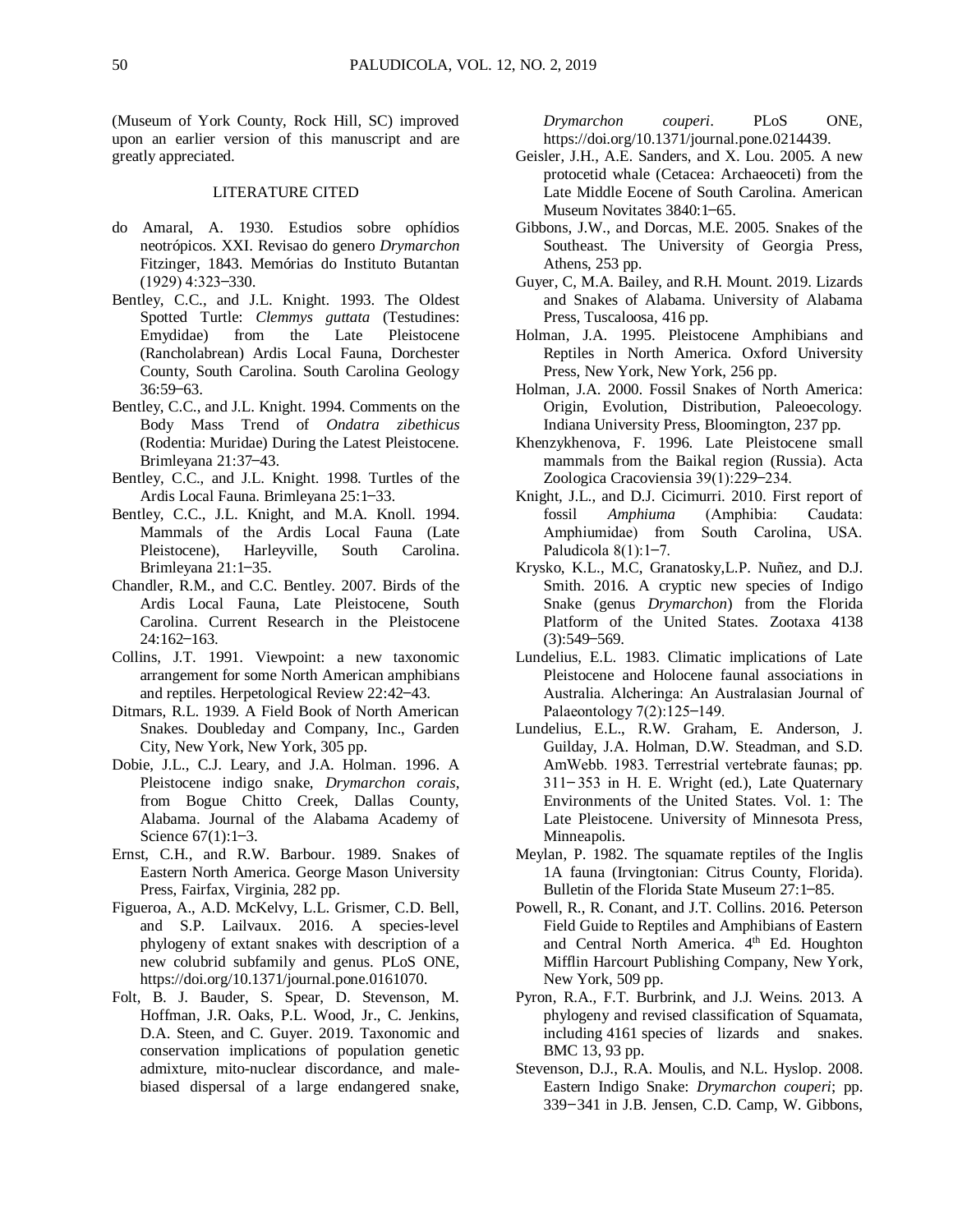and M.J. Elliott (eds.), Amphibians and Reptiles of Georgia. University of Georgia Press, Athens.

- Tuberville, T.D., J.W. Gibbons, and J.L. Greene. 1996. Invasion of new aquatic habitats by male freshwater turtles. Copeia,  $1996(3)$ :713-715.
- Wallach, V., K.L. Williams, and J. Boundy. 2014. Snakes of the Word: A Catalogue of Living and Extinct Species. CRC Press, Taylor and Francis Group, Boca Raton, Florida, 1209 pp.